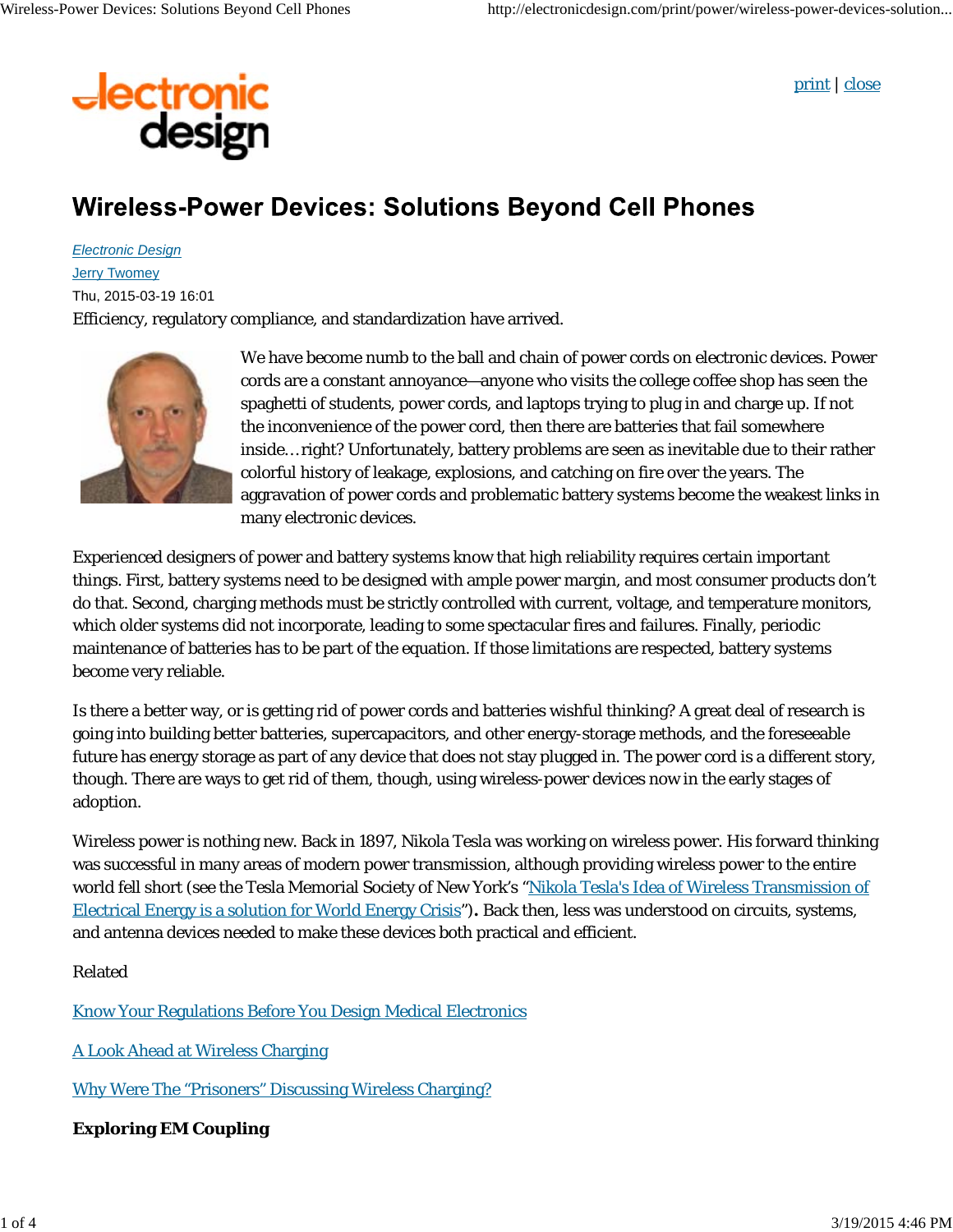reless power now coming into use are variations on electromagnetic coupling, also known as inductive pling. The method uses electric current to create an electromagnetic field, radiate and receive the electromagnetic field, and convert it back to usable power at the receiver. Many variations exist: near and distant coupling, frequencies used for ac coupling, use of resonance techniques, types of radiators and receivers, and various circuits at the receiver and transmitter.

Recently, several groups have demonstrated wireless power over distance, which sounds exciting until you know the details. Invariably, you run into the basics of physics, limitation of safety, and efficiency questions.

Transferring wireless electromagnetic energy over distance is inherently inefficient, due to the non-directional nature of the transmission radiators and the need to contain, or lose, the energy radiated. Similar to a microwave oven, unless you build a Faraday cage around the environment, most of that energy will be lost. If you use a directional radiator, mobility and freedom from the power cord becomes hampered by limited location placement, which can be more awkward.

In addition to inefficiency, significant power transmission will violate most of the guidelines for safety restrictions associated with electromagnetic fields. Anyone doing distance transmission of wireless power needs to be asked several questions: What is your power-transfer efficiency? At what distance? Will you be compliant with UL 2738, FCC Part 47 Subpart 15 B, IEEE C95.1, and ICNIRP regulations and guidelines? Don't let those questions go unanswered.

Without high efficiency and a path to compliance, wireless power over distance will remain a curiosity, not a commercial product.

What about the distance charging that Tesla wanted? Unfortunately, physics tends to get in the way. The efficiency drops off with distance, and many are ignoring the economics of low efficiency and regulatory requirements of electromagnetic fields. Most of the ideas proposed for high-power distance transmission violate ICNIRP and IEEE-ICES guidelines for electromagnetic safety and human exposure.

As for widespread use, the local coffee shop has free Wi-Fi for customers. Will they pay a utility bill that includes burning a thousand watts of power to provide a free wireless-power connection for customers? Probably not, but close-proximity charging of small electronics is much more energy efficient, and many plans are in the works to deploy it widely.

Unless people want to ignore safety regulations and are willing to bear the expense of high energy use due to inefficient transmission, then distance charging is not practical with existing technology. Close-proximity wireless charging solves that problem, performing with respectable efficiency that generally exceeds 80%.

In fact, close-proximity wireless power already sees some usage. Among older products, one of the most visible is the slow trickle charging of the electric toothbrush. However, with proper electromagnetic design, high-power transfer is now readily done. Wireless power systems are already transferring kilowatts of power, where the limitation of charging rate is the capability of the batteries.

## **Standard Fare**

Presently, wireless charging is emerging in many different cell phones. Not learning from the lessons of history (namely, countless incompatible format and standards wars), two groups are currently waging a format war over their wireless-power standards used in small handheld electronics: the **Alliance for Wireless Power** (Rezence systems) and the Wireless Power Consortium (Xi systems). They are struggling to determine who will dominate this market.

Widespread deployment is delayed due to doubts about adopting a possibly obsolete standard. One will prevail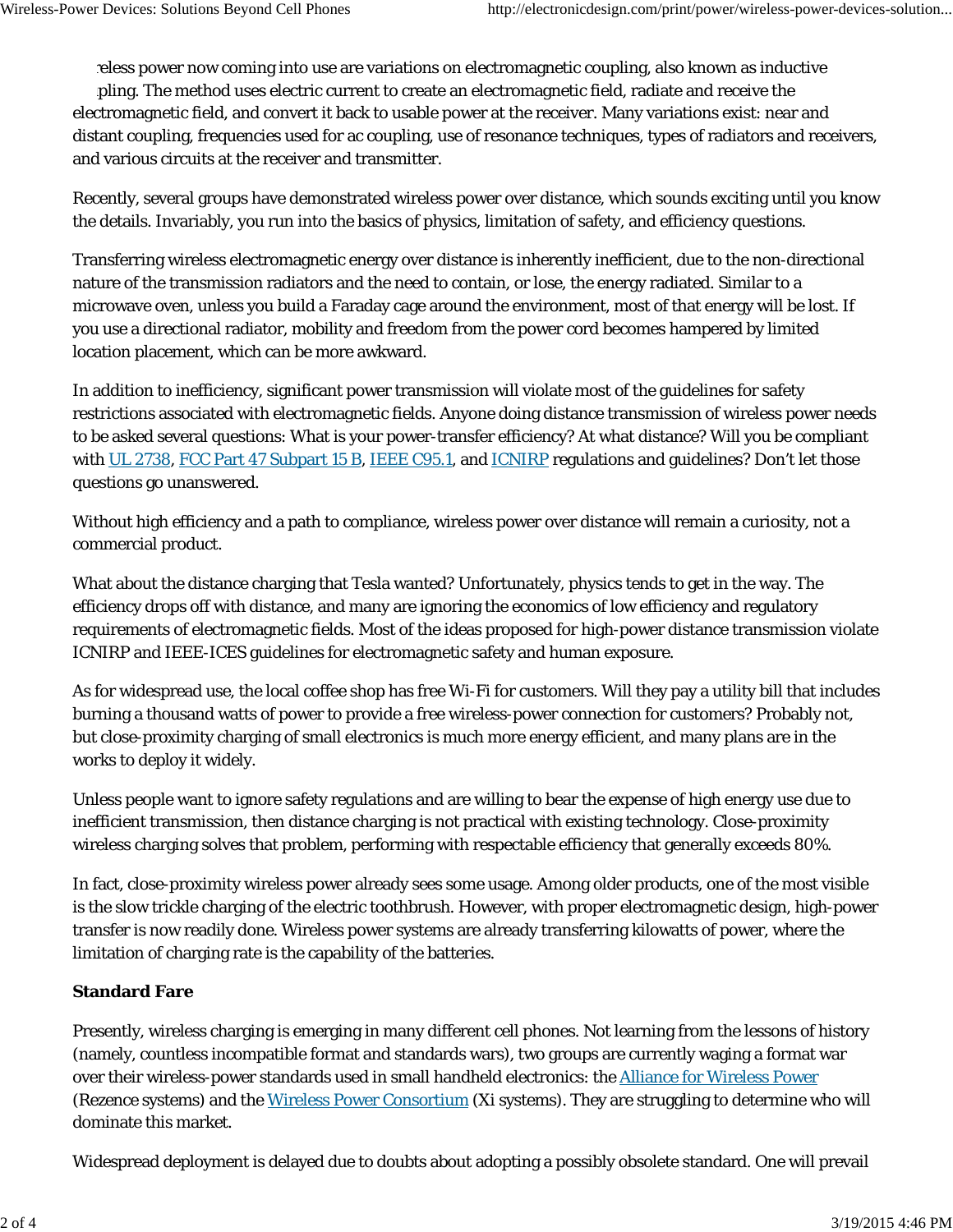ome point, and many component OEMs participate in both standards, with a ready to ship perspective for h. Both of these are low power  $(5 W)$ , similar to the charging capabilities of a USB connector. However, with millions of cell phones, tablets, and other handhelds, the market remains huge.

At the other end of the power spectrum is the ability to charge an electric vehicle (EV) without a power cord. In this case, you need system power in the 1- to 5-kW region. Plugless Power has done exactly that with its 3.3-kW system—you simply drive the car over the power source that's floor-mounted in your garage.

Considering they ask for 7-kW input power, we can deduce a power efficiency of 45% or better, with 4 inches between source and receiver. Efficiency can be improved, and wasting energy will not be popular with environmentally aware customers. Expect a more efficient variant of this to become standard rather quickly on EVs, due to ease of use. Who wants to wrestle with a dirty power cord twice a day?

## **WiPow Solutions Strike a Cord**

So, where else does it make sense to cut the cord? There's already heavy interest and initial offerings coming from two of the biggest markets—small handhelds (5 W) and EVs (1 to 5 kW). A smaller market exists for other mobile and portable devices. Exploring this area, the WiPow Group has developed the needed technology and is now working with OEMs to provide wireless-power solutions in the 50- to 300-W range, which covers a multitude of devices (full disclosure: the author is CTO of the WiPow Group).

In this space, getting rid of the power cord adds convenience and safety in many areas. The WiPow Group is targeting OEMs grappling with the high-visibility burden of the power cord, which could benefit immediately from the improved convenience and safety of no cord. Such applications include medical instruments, computers on wheels, personal mobility scooters/wheelchairs, and mobile robotics. However, certain important criteria must be met to be a successful addition to a product.

Efficiency of power transfer needs to be as high as possible. Testing of WiPow devices shows that the powertransfer efficiency, as expected, depends on distance. However, close-proximity charging with enough separation for wheeled devices can be done at 80% to 97% power-transfer efficiency.

Reliability is enhanced, since there are no mechanical contacts to break, corrode, or in need of critical alignment in a docking station. The WiPow Power Pad is designed to function at full charging rate, even when the device is 10 cm off center.

Sophisticated docking and alignment stations in robots can be eliminated with WiPow technology. Keep it simple, make it reliable.

Safety of these devices requires regulatory compliance and design architecture. On that front, WiPow technology meets the most stringent safety requirements, particularly for medical devices (IEC 60601-1) *(see "Know Your Regulations Before You Design Medical Electronics")*.

Techniques for electromagnetic-field containment (ICNIRP and IEEE-ICES electromagnetic-compliant), suitable techniques to be able to pass UL, and FCC 15 B emissions were also part of WiPow design criteria. Not wanting to get into a standards war, the WiPow group is asking for interested industry OEMs to join the coalition and help drive a common standard.

Considering the IP issues have been well researched and filed on, high-efficiency wireless power will ultimately go through the WiPow Group. Consequently, a coalition for a desired common standard is the most efficient way to achieve widespread utilization. Also, as I explained at a conference on disabilities: "The ultimate bad press will be getting into a standards competition with electric wheelchair users caught in the middle."